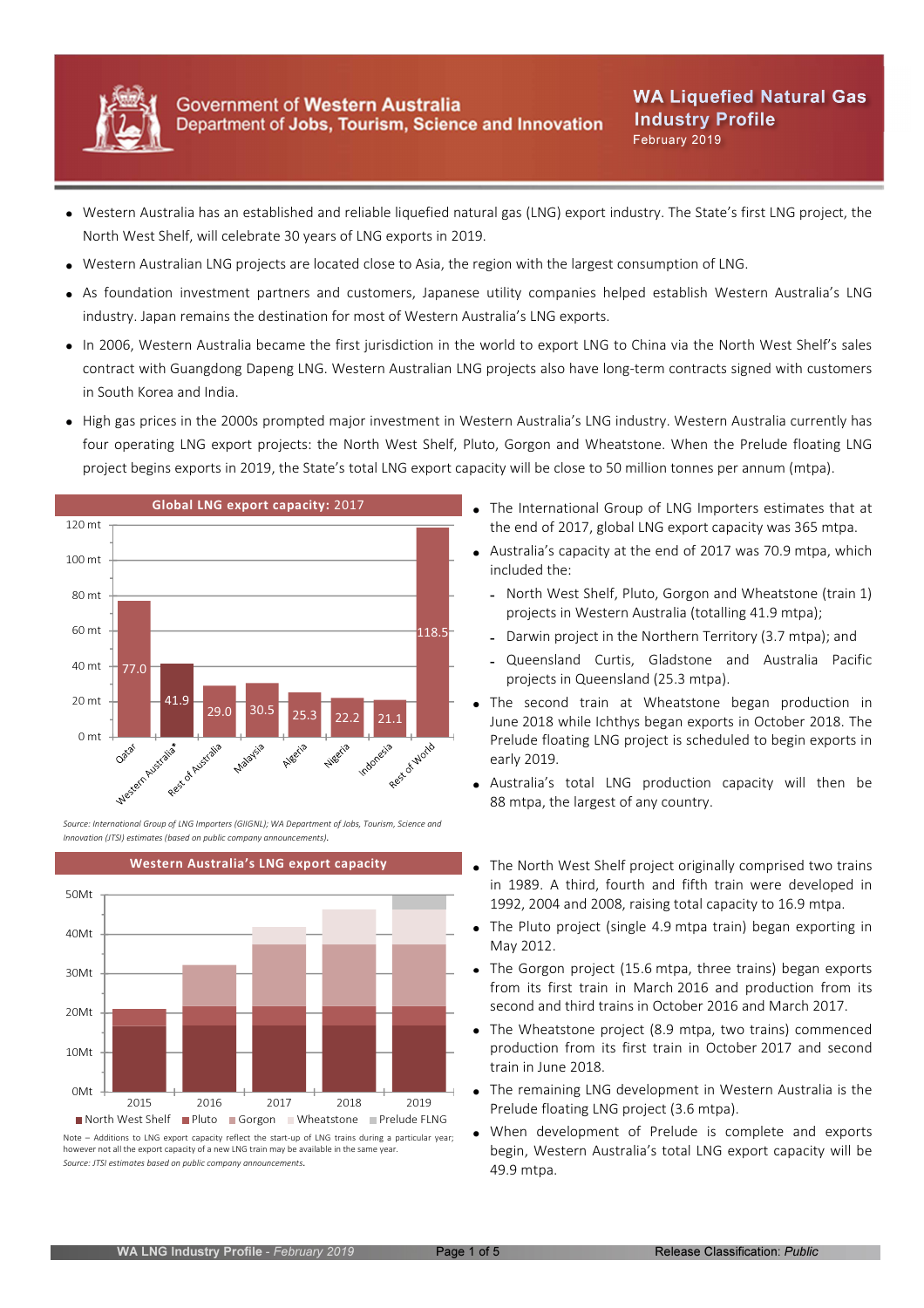

## Government of Western Australia Department of Jobs, Tourism, Science and Innovation

# **WA Liquefied Natural Gas Industry Profile** February 2019



Source: International Group of LNG Importers (GIIGNL).

| To:<br>From:                     | Japan<br>(Tokyo) | China<br>(Shanghai) | Korea<br>(Incheon) | <b>Taiwan</b><br>(Yung-an) | India<br>(Gujarat) |
|----------------------------------|------------------|---------------------|--------------------|----------------------------|--------------------|
| <b>Australia</b><br>(West coast) | 8                | $\overline{7}$      | 8                  | 6                          | 9                  |
| <b>Australia</b><br>(East coast) | 8                | 9                   | 9                  | 8                          | 14                 |
| Qatar                            | 14               | 12                  | 13                 | 11                         | $\overline{2}$     |
| <b>USA</b><br>(Gulf coast)       | 20               | 22                  | 21                 | 22                         | 21                 |
| South East Asia<br>(Singapore)   | 6                | 5                   | 6                  | $\overline{4}$             | 6                  |
| <b>Russia</b><br>(Sakhalin)      | $\overline{2}$   | $\overline{3}$      | $\overline{3}$     | $\overline{4}$             | 12                 |
| Nigeria                          | 23               | 22                  | 23                 | 20                         | 15                 |

Note – days shipping is based on a vessel at maximum speeds of 19.5 knots. Source: Shipscene; International Group of LNG Importers (GIIGNL).



Source: World Bank

- Regional LNG imports: 2017 **In 2017** In 2017, global LNG trade was 289.8 million tonnes, with the five largest importers – Japan, South Korea, China, India and Taiwan – located in Asia. There are also emerging LNG markets in Pakistan and Southeast Asia.
	- Asia accounted for 73 per cent (211.2 million tonnes) of global LNG imports in 2017.
		- Japan and South Korea together accounted for 42 per cent of LNG imports in 2017.
		- China and India together accounted for 20 per cent of LNG imports in 2017, with this proportion expected to grow as both countries increase their gas demand.
	- Europe (16 per cent), the Americas (6 per cent) and the Middle East (5 per cent) made up the balance of global LNG imports.
- LNG transport: international shipping duration (days) vestern Australia's LNG projects are located relatively close to the world's biggest LNG importers in Asia, comparing favourably to the shipping distances from Qatar (with the exception of India).
	- The shipping distance from Western Australia's LNG projects to Japan is around 3,400 nautical miles or about 8 days travel, with similar shipping durations to South Korea, China, Taiwan and India.
	- The expansion of the Panama Canal, completed in late-June 2016, means that most LNG tankers can now pass through, providing a shorter trade route for LNG exports from the USA to Asian customers. However, shipping to Asian customers from the US Gulf Coast still takes more than twice the time of shipping from Western Australia.
	- Regional LNG/pipeline gas prices **LNG** LNG sales in Asia are made mostly through long-term contracts. According to the International Group of LNG importers, 21 per cent of Asia's LNG imports in 2017 were through spot and short-term contracts, with the remaining 79 per cent through long-term contracts.
		- Most long-term LNG contracts for supply to Asia have prices linked to the oil price, so LNG prices in Asia generally move with the oil price (with a timing lag of a few months).
		- This differs from gas prices in the USA, which respond to the regional gas market. In the past, this has led to a large gap between Asian LNG prices and USA gas prices: higher oil prices led to higher LNG prices in Asia, while gas prices fell in the USA as more shale gas supply was brought to market. The large fall in the oil price in late 2014 reduced this gap.
		- The average price of Japan's LNG imports in January 2019 was US\$12.0 per mmBtu, up 28 per cent on January 2018.
		- The average price of Japan's LNG imports in 2018 was US\$10.7 per mmBtu, up 24 per cent on 2017.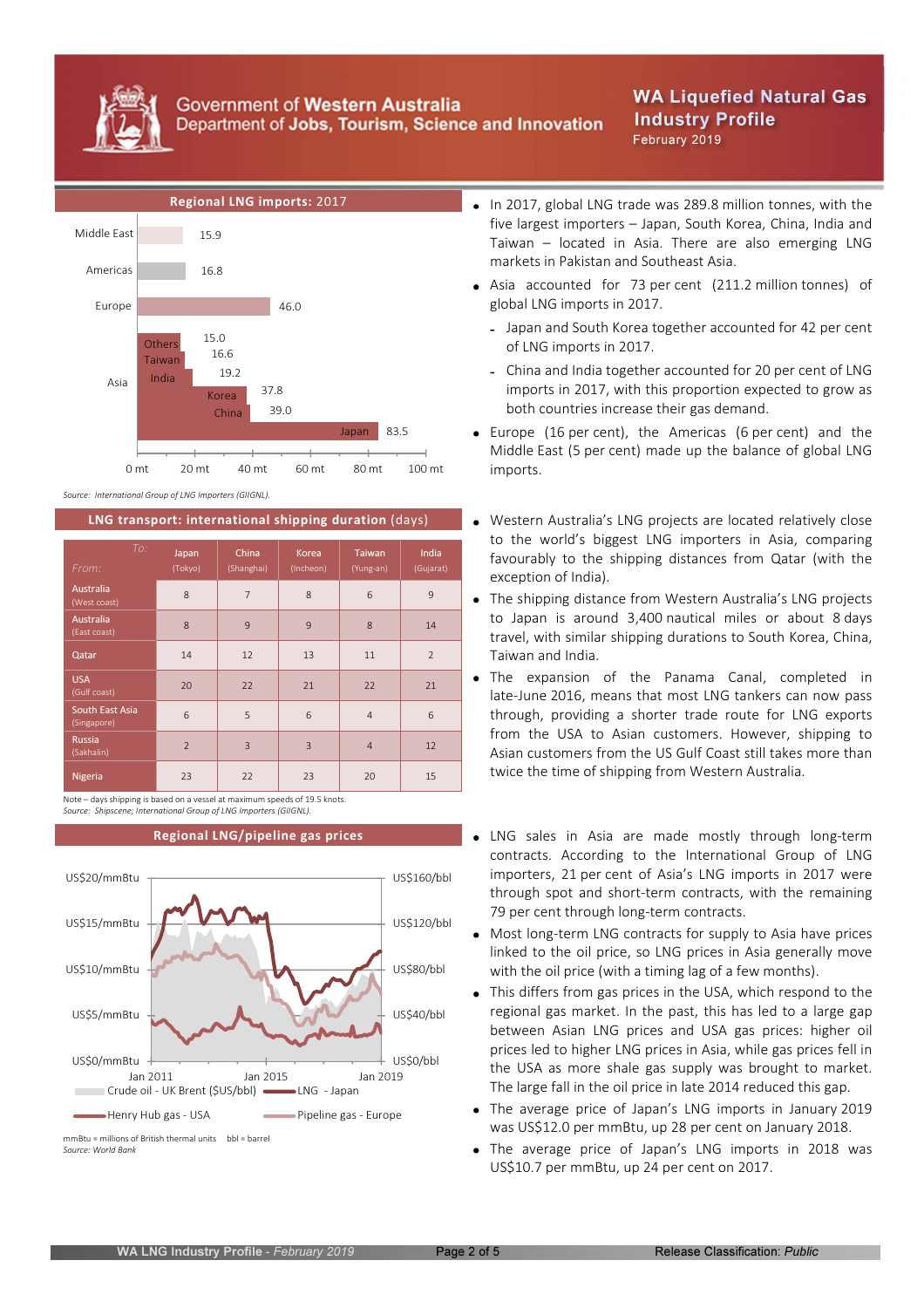

### Government of Western Australia Department of Jobs, Tourism, Science and Innovation

# **WA Liquefied Natural Gas Industry Profile** February 2019



Source: WA Department of Mines, Industry Regulation and Safety.



^ Includes CNOOC, Tokyo Gas, Kansai Electric, Osaka Gas, Jera, Kufpec, PE Wheatstone and Kyushu Electric.

Source: EnergyQuest EnergyQuarterly.



Source: EnergyQuest LNG Report

- 32 per cent to 37.9 million tonnes in 2017-18. The increase in volume was mainly due to the ramp-up in production from the Gorgon and Wheatstone LNG projects during the financial year.
- The value of Western Australia's LNG sales rose 50 per cent to \$19.1 billion in 2017-18.
- LNG accounted for 17 per cent of Western Australia's total commodity sales (\$115.0 billion) in 2017-18, up from a share of 12 per cent in 2016-17.
- LNG accounted for 72 per cent of Western Australia's total petroleum sales (\$26.6 billion) in 2017-18, up from a share of 66 per cent in 2016-17.
- WA's LNG production by company: 12 months to Sep 2018 . Chevron accounted for 30 per cent of Western Australia's LNG production in the year to September 2018. Chevron has a one sixth share of the North West Shelf project and is the operator and largest stakeholder in the Gorgon and Wheatstone projects. Chevron's share of Western Australia's LNG production has increased as production from Gorgon and Wheatstone has ramped up.
	- Woodside accounted for 19 per cent of Western Australia's LNG production in the year to September 2018. Woodside has a one sixth share of the North West Shelf project and a 90 per cent share of the Pluto project.
	- Shell accounted for 15 per cent of Western Australia's LNG production in the year to September 2018. Shell has a one sixth share of the North West Shelf project and a 25 per cent share of the Gorgon project. Shell is also the operator and largest stakeholder of the Prelude floating LNG project and its share of Western Australia's LNG production will increase when this project begins exports.
- WA's LNG sales by destination: 12 months to January 2019 . Japan was Western Australia's first LNG customer in 1989 and it remains the State's largest customer.
	- In the twelve months to January 2019, Western Australia exported 44.6 million tonnes of LNG. Of this total:
		- Japan accounted for 55 per cent;
		- China accounted for 21 per cent;
		- South Korea accounted for 11 per cent;
		- Taiwan accounted for 5 per cent;
		- Singapore accounted for 4 per cent;
		- India accounted for 3 per cent.
	- Japan is likely to remain Western Australia's largest LNG  $\bullet$ customer, however new contracts with buyers in China, South Korea and India and growing portfolio sales will diversify the State's LNG markets.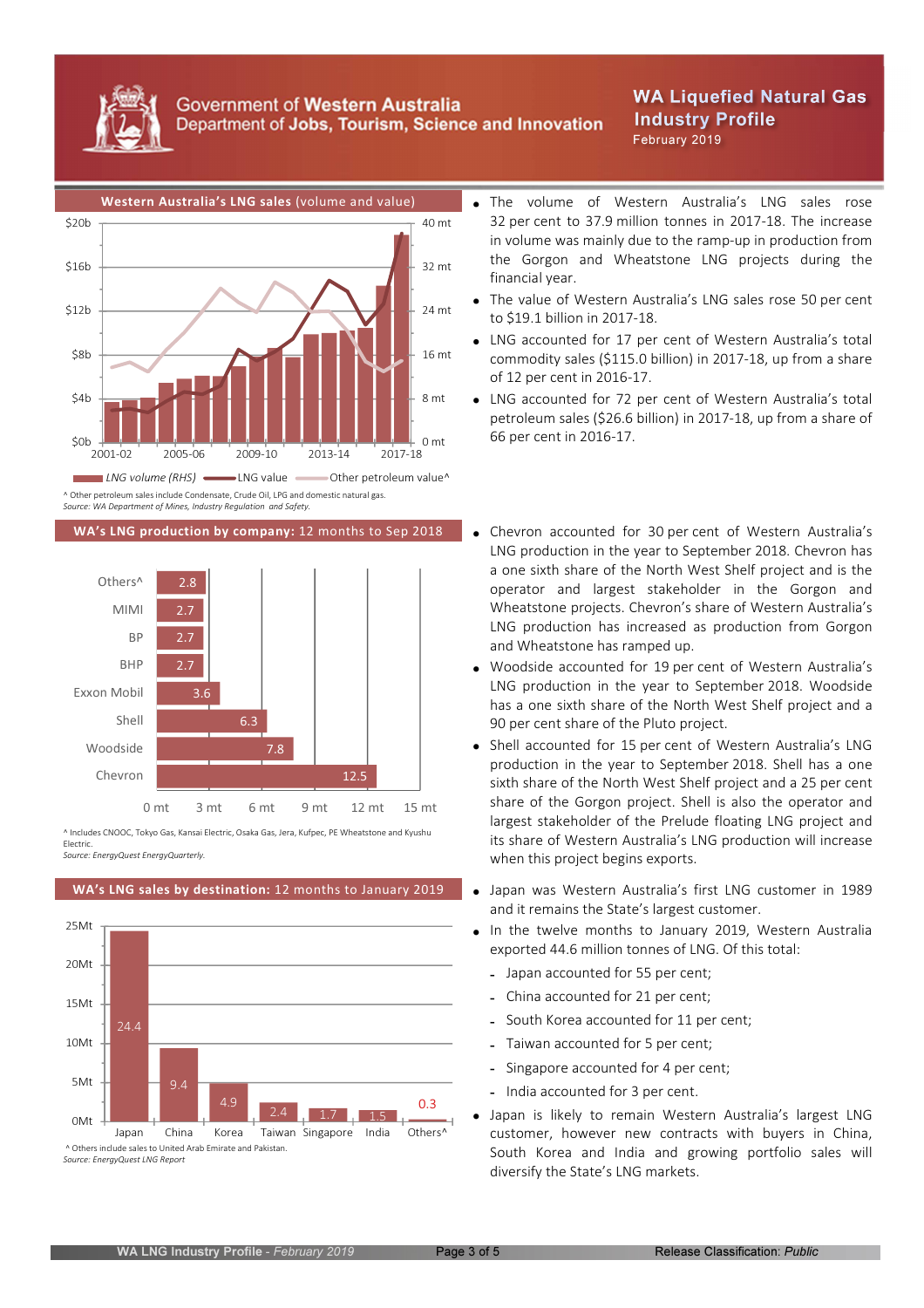

**WA Liquefied Natural Gas Industry Profile** February 2019

### WA LNG PROJECT LIST (including associated infrastructure and developments) – as at 26 February 2019

| Project                                                  | <b>Stakeholders</b>                                                                                                                                     | Capex<br>(A \$b) | Capacity<br>$(mtpa)*$ | Start-up               | <b>Other Project Information</b>                                                                                                                                                                                                                                                                                                           |
|----------------------------------------------------------|---------------------------------------------------------------------------------------------------------------------------------------------------------|------------------|-----------------------|------------------------|--------------------------------------------------------------------------------------------------------------------------------------------------------------------------------------------------------------------------------------------------------------------------------------------------------------------------------------------|
| North West Shelf<br>Trains 1-5                           | Woodside (16.67%)<br>BHP (16.67%)<br>BP (16.67%)<br>Chevron (16.67%)<br>MIMI (16.67%)<br>Shell (16.67%)                                                 | 34.0             | 16.9                  | 1989                   | Trains 1 and 2 began in 1989.<br>Train 3 began in 1992.<br>Train 4 began in 2004.<br>Train 5 began in 2008.                                                                                                                                                                                                                                |
| Pluto<br>Train 1                                         | Woodside (90%)<br>Tokyo Gas (5%)<br>Kansai Electric (5%)                                                                                                | 15.0             | 4.9                   | 2012                   | Pluto exported its first LNG cargo in May 2012.<br>Xena 1 field commenced production in June 2015.<br>Woodside plans to backfill and expand the Pluto LNG facilities with additional<br>gas sourced from the Scarborough fields. Woodside entered FEED for Pluto<br>Train 2 in December 2018. FID is targeted for 2020, and start up 2024. |
| North Rankin<br>Redevelopment                            | see North West Shelf                                                                                                                                    | 5.0              | n/a                   | 2013                   | North Rankin Platform B will recover about 5 trillion cubic feet of gas from the<br>North Rankin and Perseus fields.                                                                                                                                                                                                                       |
| <b>Greater Western</b><br>Flank (Phase 1)<br>Development | see North West Shelf                                                                                                                                    | 2.5              | n/a                   | Dec 2015               | Phase 1 will recover 1.1 trillion cubic feet of gas to maintain North West Shelf<br>output, via subsea tie-back to the existing Goodwyn A platform.<br>Target fields in Phase 1 include Goodwyn GH and Tidepole.                                                                                                                           |
| Gorgon<br>Trains 1-3                                     | Chevron (47.3%)<br>ExxonMobil (25%)<br>Shell (25%)<br>Osaka Gas (1.25%)<br>Tokyo Gas (1%)<br>JERA (0.417%)                                              | 55.0             | 15.6                  | Mar 2016               | Gorgon exported its first LNG cargo in March 2016.<br>Train 2 began production in October 2016.<br>Train 3 began production in March 2017.<br>Chevron is considering increasing Gorgon capacity by debottlenecking existing<br>trains.                                                                                                     |
| Julimar-Brunello<br>Development                          | Woodside (65%)<br><b>KUFPEC (35%)</b>                                                                                                                   | 1.4              | n/a                   | Oct 2016               | The Julimar and Brunello fields will feed 2.1 trillion cubic feet of gas to the<br>Wheatstone LNG project.<br>Phase two of the project to tie-back the Julimar field to the existing Brunello<br>subsea infrastructure has progessed FEED activities in 2019, with FID targeted<br>for 2019.                                               |
| Persephone<br>Development                                | see North West Shelf                                                                                                                                    | 0.9              | n/a                   | Jul 2017               | The Persephone Development will maintain Karratha Gas Plant output via<br>subsea tie-back to the existing North Rankin complex.                                                                                                                                                                                                            |
| Wheatstone<br><b>Train 1 &amp; 2</b>                     | Chevron (64.14%)<br>KUFPEC (13.4%)<br>Woodside (13%)<br>PE Wheatstone (8%)<br>Kyushu Electric (1.46%)                                                   | 40.0^            | 8.9                   | Oct 2017               | Train 1 commenced LNG production in October 2017.<br>Train 2 commenced LNG production in June 2018.                                                                                                                                                                                                                                        |
| Ichthys<br><b>Train 1 &amp; 2</b>                        | Inpex (66.245%)<br>Total (26%)<br>CPC (2.625%)<br>Tokyo Gas (1.575%)<br>Osaka Gas (1.2%)<br>Kansai Electric (1.2%)<br>JERA (0.735%)<br>Toho Gas (0.42%) | $27.2^$          | n/a                   | Oct 2018               | Ichthys exported its first LNG cargo in October 2018.<br>The project has two LNG trains at Darwin with a total capacity of 8.9 mtpa.<br>All LNG production from Ichthys is attributed to the Northern Territory.<br>Western Australia's share of the project's total capital expenditure is around<br>50 per cent.                         |
| <b>Greater Western</b><br>Flank (Phase 2)<br>Development | see North West Shelf                                                                                                                                    | 2.8              | n/a                   | Oct 2018               | Phase 2 will recover 1.6 trillion cubic feet of gas to maintain North West Shelf<br>output, via subsea tie-back to the Goodwyn A platform. Target fields in Phase<br>2 include Dockrell, Kreast, Lady Nora, Pemberton and Sculptor-Rankin.                                                                                                 |
| Prelude<br><b>FLNG</b> vessel                            | Shell (67.5%)<br>Inpex (17.5%)<br>KOGAS (10%)<br>CPC (5%)                                                                                               | $18.0^{\circ}$   | 3.6                   | Mar<br>quarter<br>2019 | The floating LNG vessel started production in late December 2018, with<br>exports scheduled to begin in the first quarter of 2019.<br>In addition to LNG, Prelude will produce 1.3 mtpa of condensate and 0.4 mtpa<br>of LPG. The vessel will operate at the Prelude gas field for 25 years.                                               |
| Gorgon Stage 2                                           | see Gorgon                                                                                                                                              | 5.1              | n/a                   | 2022                   | In April 2018, Chevron announced investment in the second stage of the<br>Gorgon project, which will help maintain supply to the project for the next<br>30 years. Drilling is expected to start in 2019.                                                                                                                                  |

Capex = capital expenditure; mtpa = million tonnes per annum (export capacity addition); FEED = front-end engineering and design: FID = final investment decision; FLNG = Floating LNG; n/a = not applicable. Notes: \* Capacity refers to the production capacitry of LNG facilities in Western Australia.

^ JTSI estimate of capital expenditure in Australian dollar terms, taking into account the profile of capital expenditure and movements in the exchange rate across the construction period. For Ichthys, the estimate is the capital expenditure in Western Australia.

Sources: Deloitte Access Economics 'Investment Monitor', EnergyQuest ' Energy Quarterly', project proponent websites, reports, presentations and media.